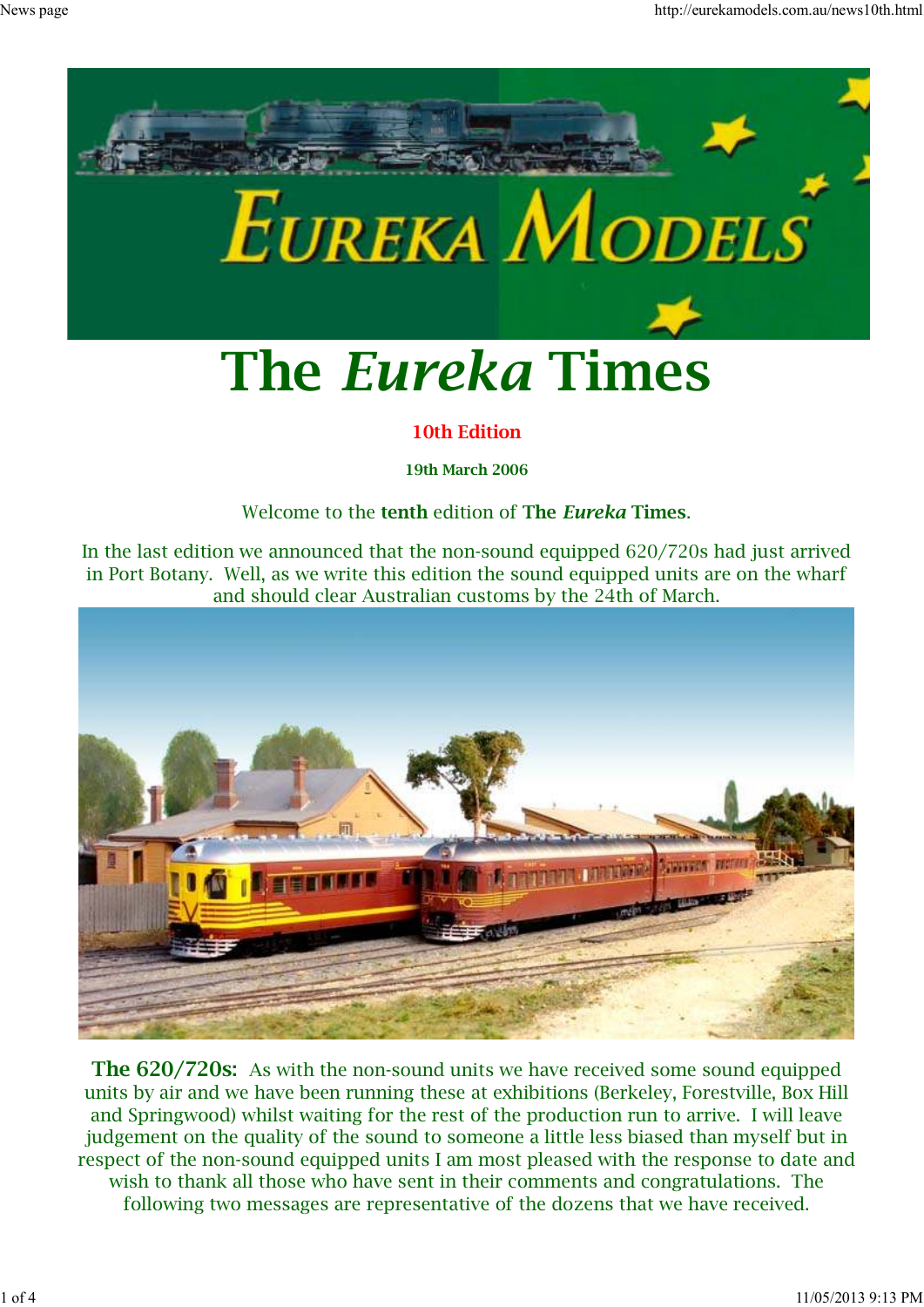"………and congratulate you on a wonderful product. I have run it extensively in the last two days and it performs superbly. The model is finished to a high level of detail and was definitely worth the long wait." (McC Family)

 "………the 620/720 looks great and runs like a dream. I have not used the layout for three months and the unit ran quietly and very smoothly without any jerks whatsoever. ..a great first-up model for Eureka." (Gary Whitton)

**Distribution:** We expect to commence distribution in the week beginning the 2nd of April and expect to complete the process over about two weeks. Those who wish to pick their models up should contact us sometime after the 1st of April to make suitable arrangements. The mailing out of the models will be done in the order that the original orders were received commencing with those who have informed us of their preferred colour scheme and have paid the standard \$10 for Receipted Delivery if delivery is to be by post. Receipted Delivery means that in most areas the models will have to be picked up and signed for at the local post office.

 Delivery of the non-sound equipped models is now virtually complete although we are still holding a number of orders so if you have not yet received your non-sound model please contact us as there may be a problem holding up delivery.

**Sound:** A number of sound equipped 620/720s are now in service and with the sophistication of the QSI chip that provides the sound and DCC control functions, the full power and range of functions of the chip will only be discovered as users put it through its paces. One thing that has already been realized for instance is that the functions of the chip will react differently from one DCC system to the next.

 This newsletter will act as a bulletin board for these experiences and to start the ball rolling here are some early observations.

- The suburban whistle (toot) is accessed by F11.

- The interior lights are turned off by F12.

SystemOne cannot access F10 – F12. (What a nuisance for us SystemOne users.)

**THE AD60:** The AD60 has now been signed off and we are waiting for the factory to advise us of the production date. The numbers that we will be producing are as follows:

**6038** light, that is the locomotive number will be the numerals 6038 only.

**6040** heavy, that is the locomotive number will have the double crosses after the number.

**6026, 6028, 6030, 6032, 6034, 6035, 6037, 6039, 6041, 6042** heavy and with dual control, that is the letters DC will precede the locomotive number and the double crosses will follow the number.

A small number of un-numbered locomotives will be available in un-weathered black. All 12 numbers will be available in black or with weathering.

We have also decided to produce a set of locomotive numbers in brass etch and will supply a set of these with each locomotive for the purchaser to attach. We may also be able to supply those who have purchased an un-numbered model with the locomotive numbers of their choice. If you have not yet advised us of your preferred number please do so now.

**Weathering:** As is the general policy of Eureka Models the weathering applied to the AD60 by the factory will be a light "dusting" only designed to remove the "blackness" of the basic plastic of the model. However, for those who have been following the "rust" controversy which accompanied the magnificent photos of the final pilot model, as weathered by Ian Dunn, the accompanying photo might be of interest...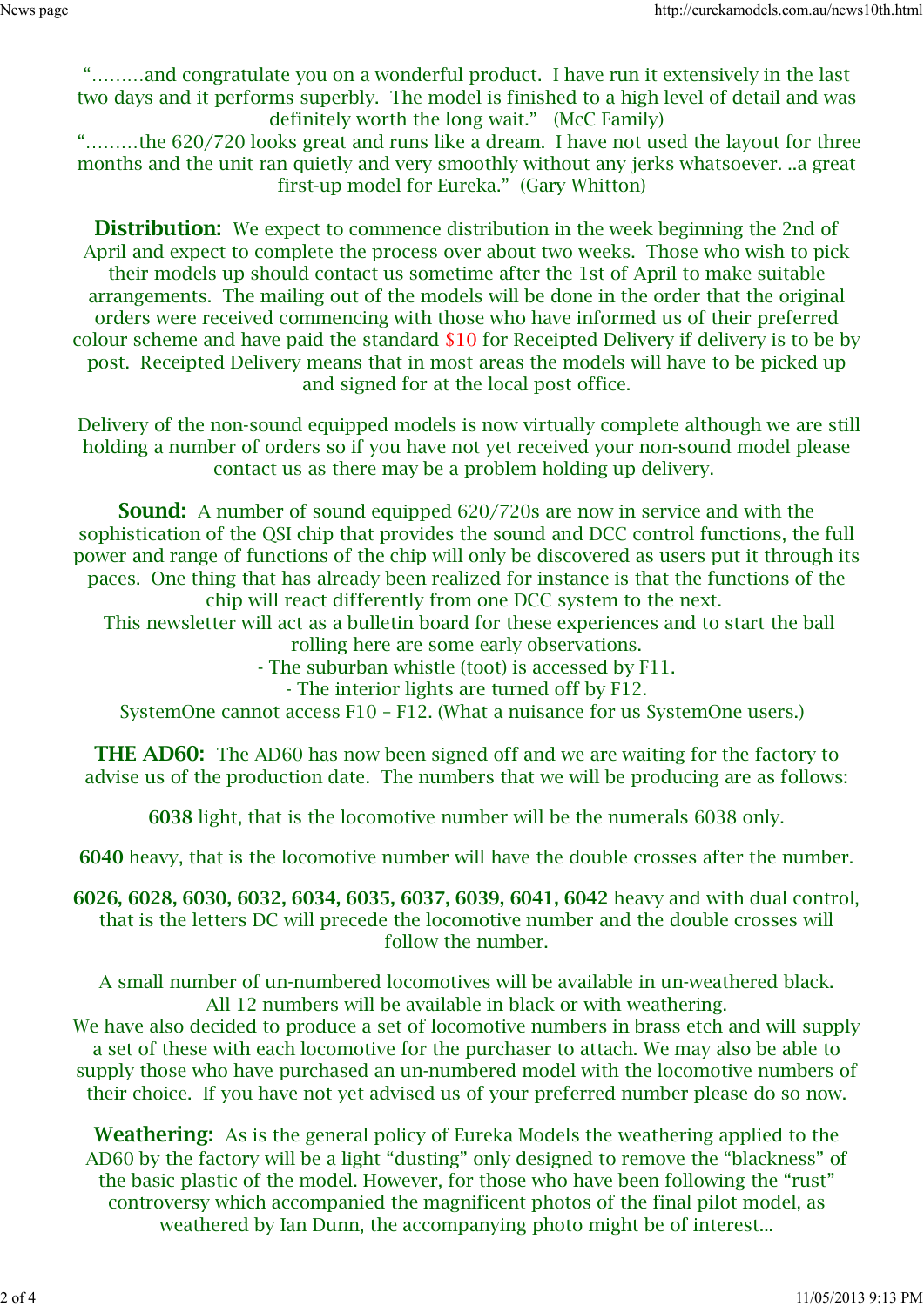

Photo of 6042 sent to China as guide for factory to follow when applying weathering. (Just kidding folks!!)

**THE 38 Class:** Tooling is under-way and we expect delivery in late 2006.

 In the next issue of this newsletter there will be a full outline of proposed liveries and locomotive numbers for the 38s. At this stage we intend producing numbers **3801** (green and black), **3803**(green), **3805** (black), **3813** (green with black smoke-box), **3820, 3827**, and **3830**. There will also be three other non-streamlined locomotive numbers which are yet to be determined.

**THE VR R Class:** Drawings are now complete and tooling will commence shortly. 3D images of the coal and oil burning versions indicate that this will be a fine looking locomotive.



In the next couple of editions we will get some discussions going on numbers, paint schemes and other variations.